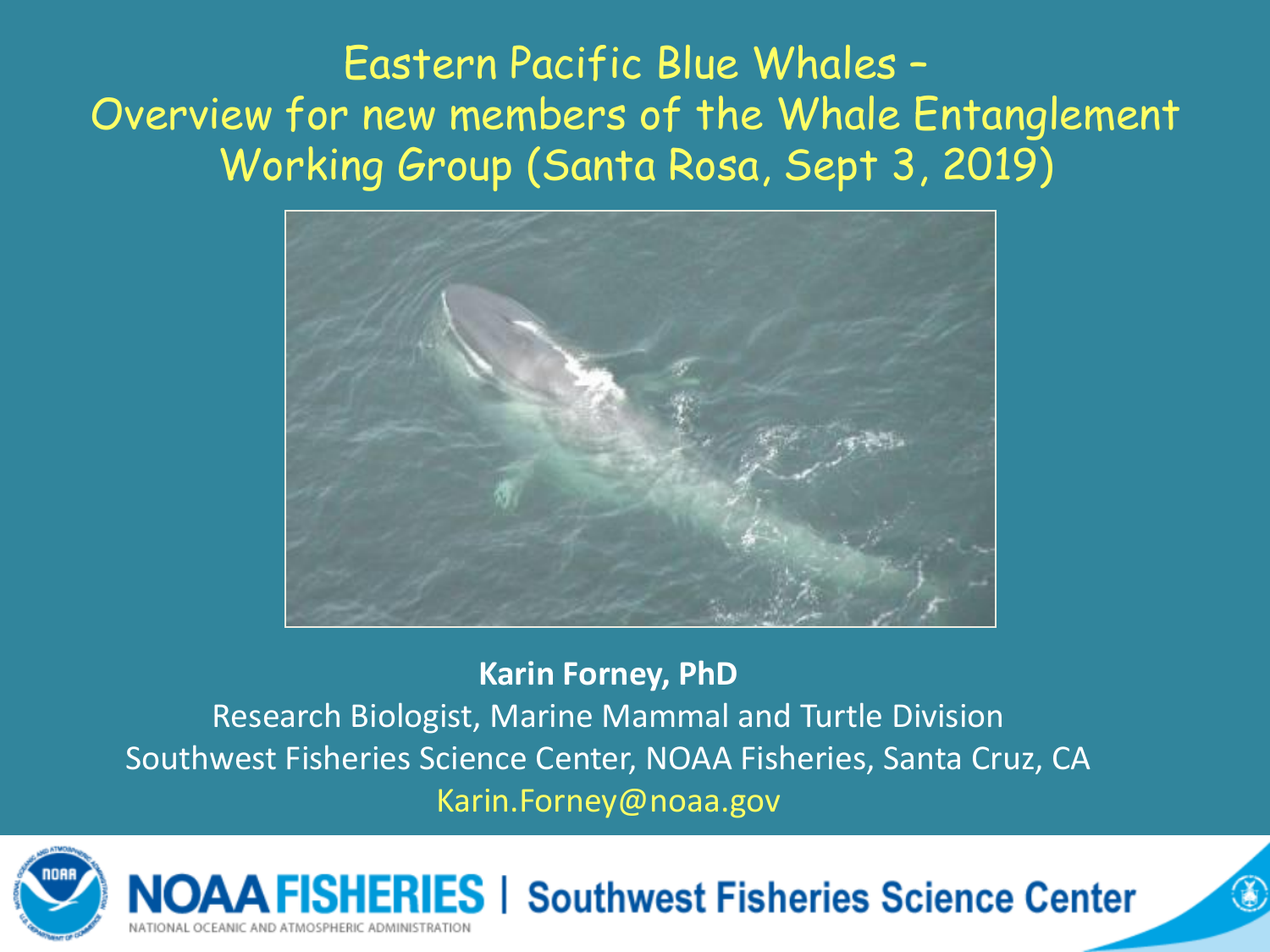# Blue whale population trends, 1990-2010



Figure 2. Estimates of blue whale abundance from line-transect and photographic mark-recapture surveys, 1991 to 2011 (Barlow and Forney 2007, Barlow 2010, Calambokidis and Barlow 2013). Vertical bars indicate ±2 standard errors of each abundance estimate.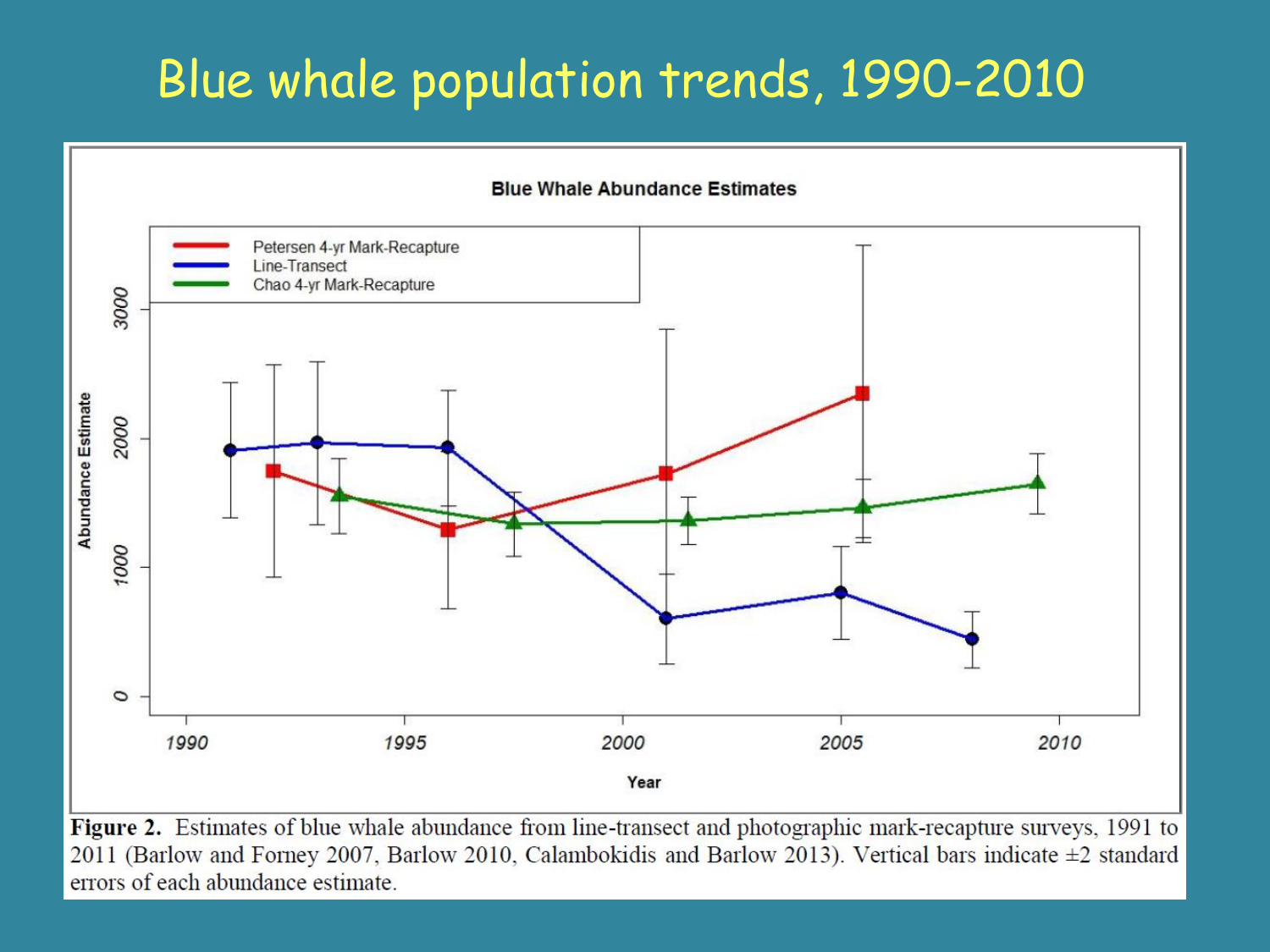## Blue whale behavior in the NE Pacific: Tracks of satellite-tagged blue whales



Blue whales feed on **krill** off U.S. West Coast from about May – Nov

Migrate to tropical waters off Mexico and to Costa Rica Dome during winter

#### Citation: Bailey *et al*. 2009 *Endangered Species Research*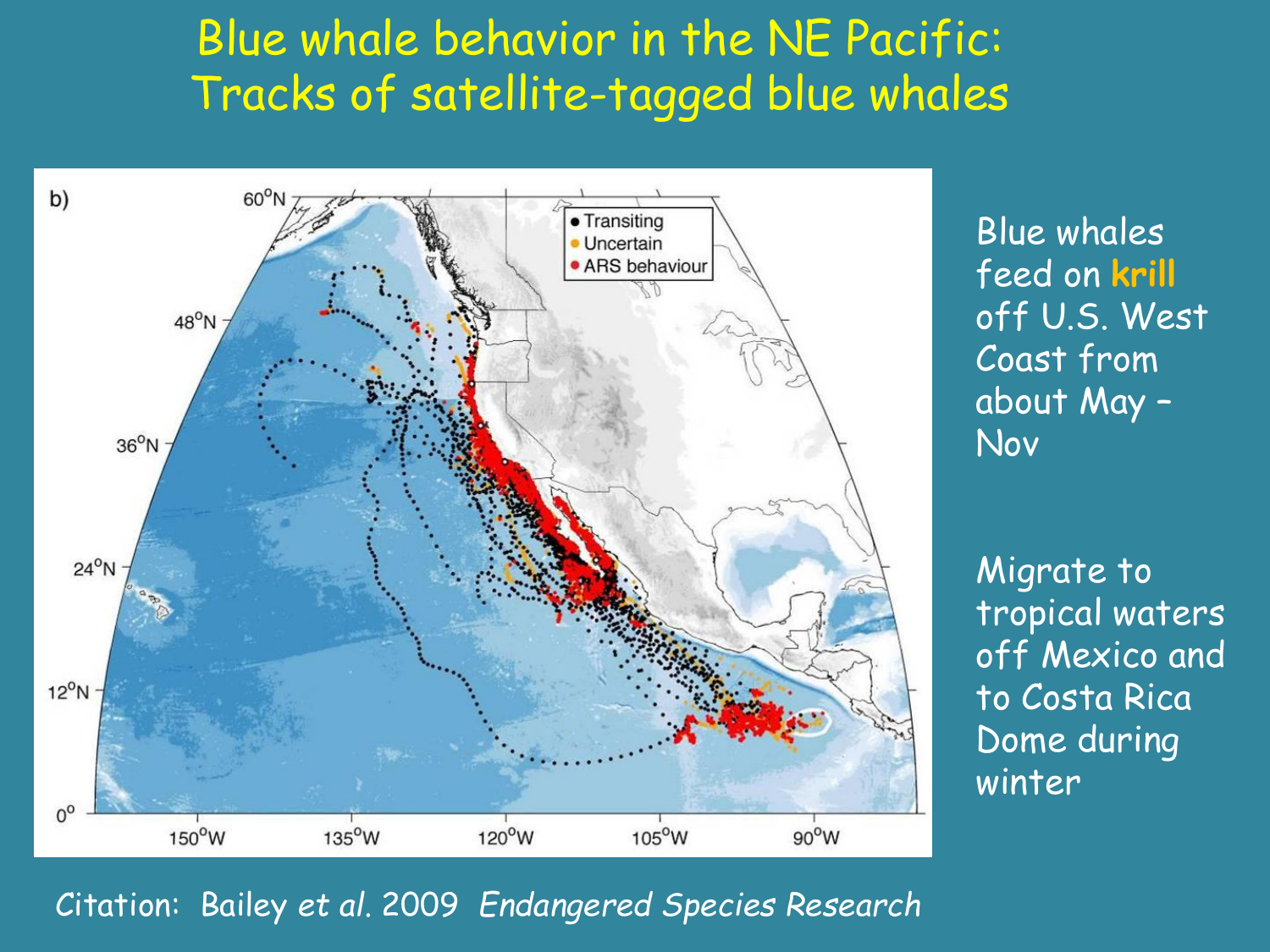## Seasonal timing of CA Dungeness crab fishing and feeding humpback whales, blue whales, and leatherback turtles

|                                    |  |  |  |  | NOV DEC JAN FEB MAR APR MAY JUN JUL AUG SEP OCT |  |
|------------------------------------|--|--|--|--|-------------------------------------------------|--|
| <b>DCRAB Fishing Season</b>        |  |  |  |  |                                                 |  |
| <b>Humpback Whale Presence</b>     |  |  |  |  |                                                 |  |
| <b>Blue Whale Presence</b>         |  |  |  |  |                                                 |  |
| <b>Leatherback Turtle Presence</b> |  |  |  |  |                                                 |  |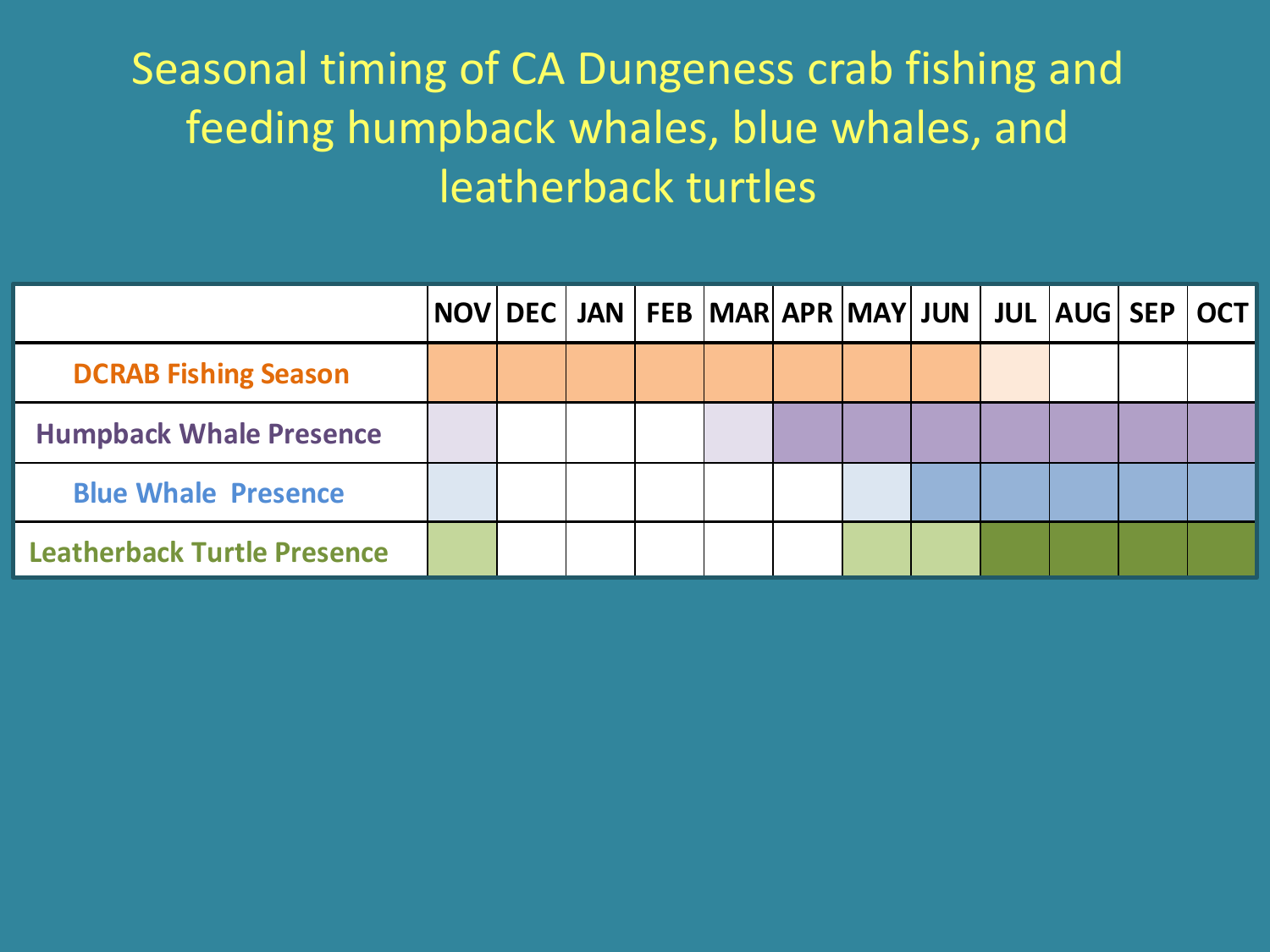

### Blue whale distributions are dynamic





Source: NOAA – Southwest Fisheries Science Center, Marine Mammal and Ecosystem Surveys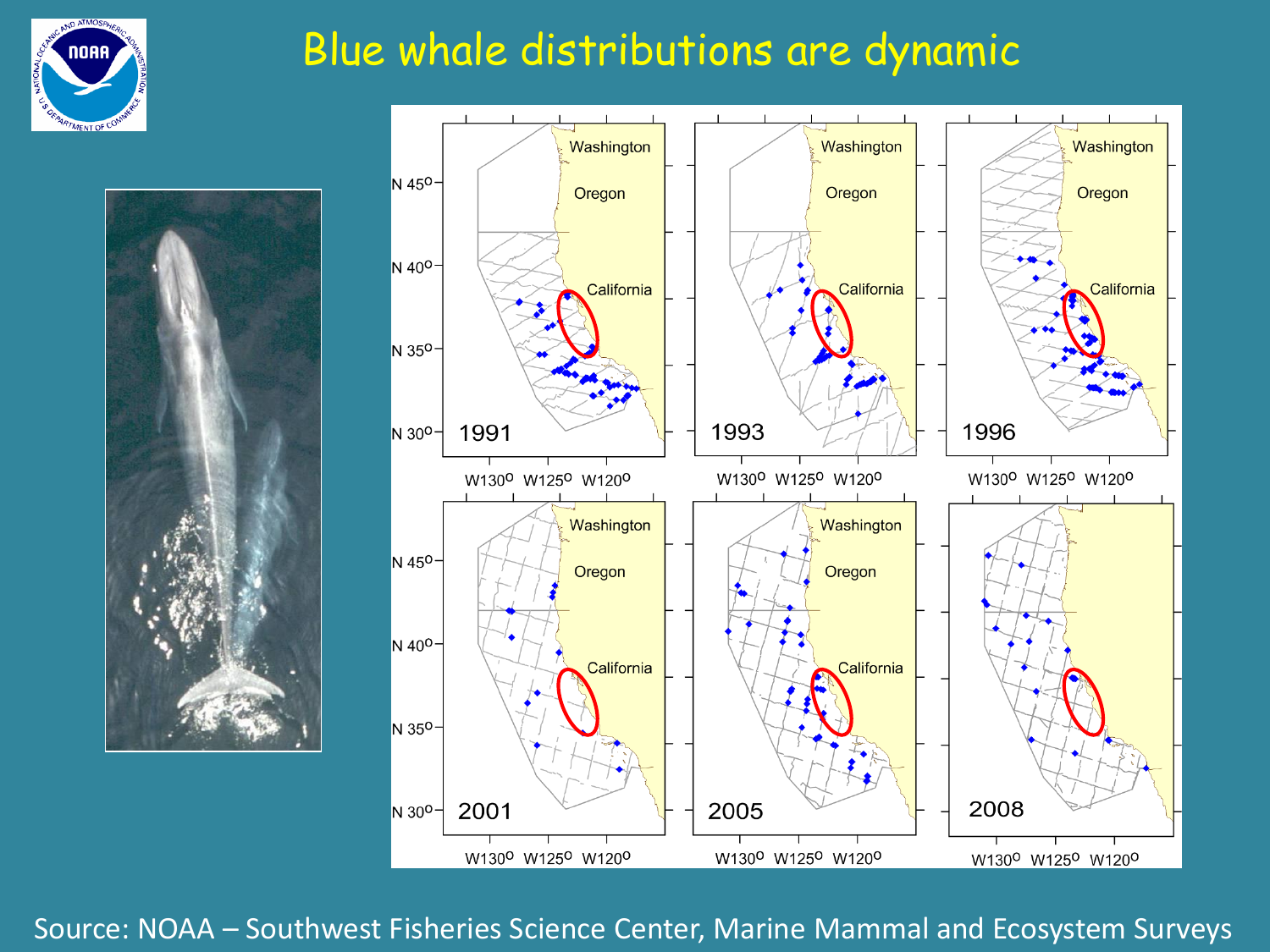## Blue whale hotspots off the U.S. West Coast



Citations: Calambokidis et al. 2015, *Aquatic Mammals* Becker et al. 2016, *Remote Sensing* Irvine et al. 2014. *PLoS ONE*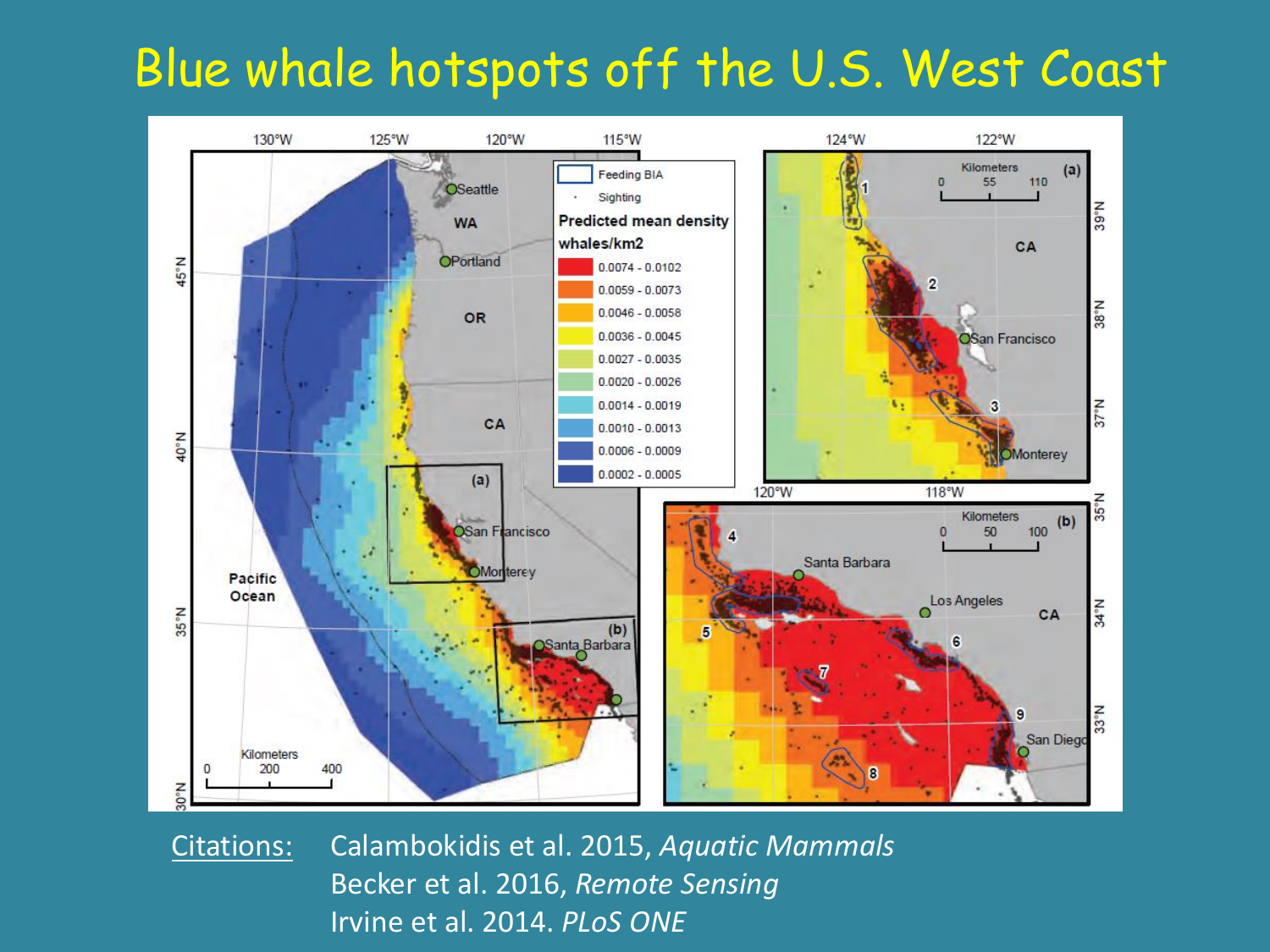# Blue whale hotspots (zoomed in, Central CA)



Along shelf-edge; Cordell Bank; Monterey Canyon